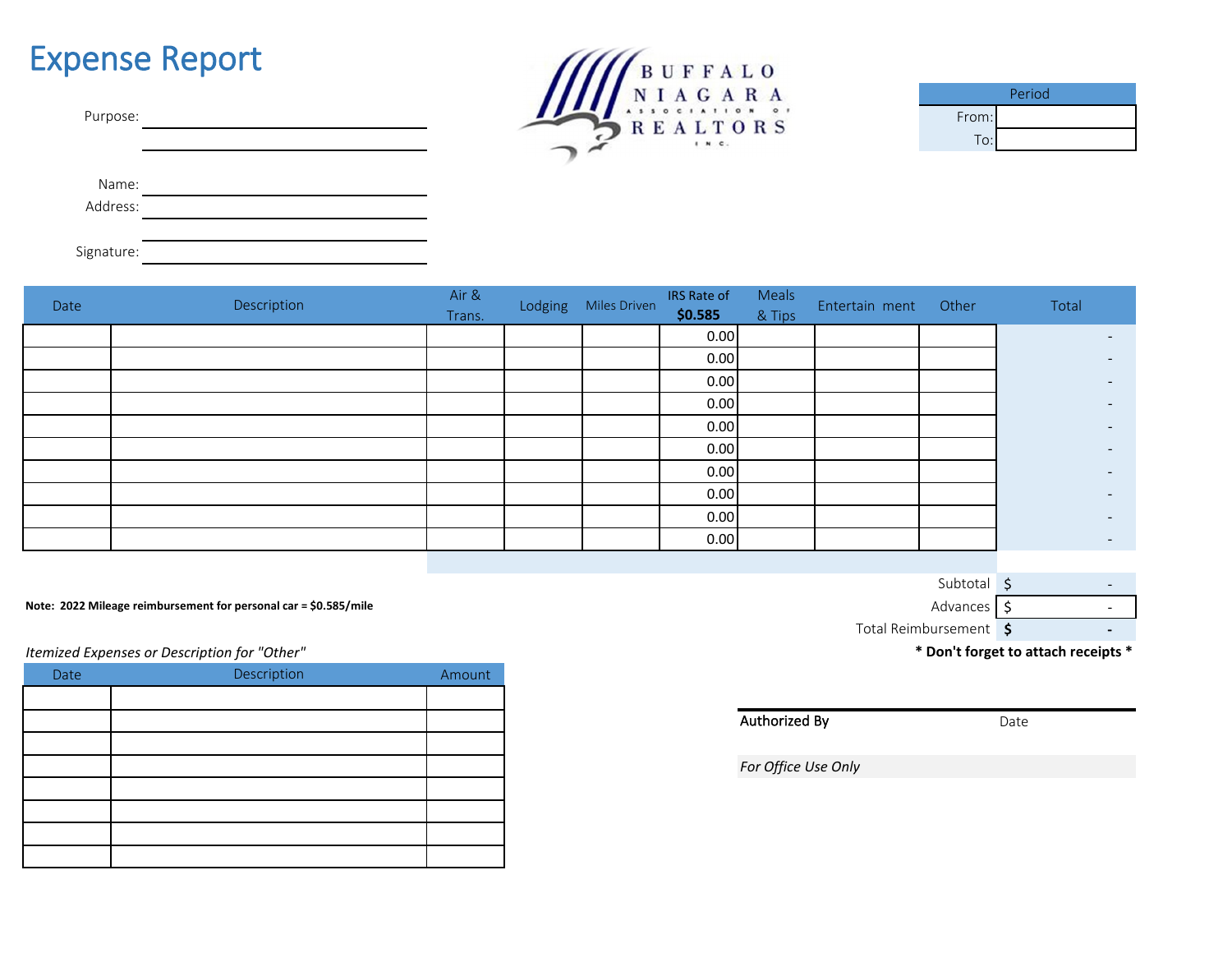## Expense Report

| Purpose: |
|----------|
|----------|



| Period |  |  |  |  |  |  |
|--------|--|--|--|--|--|--|
| From:  |  |  |  |  |  |  |
| To:    |  |  |  |  |  |  |

Name:

Signature:

| Date | Description | Air &<br>Trans. | Lodging Miles Driven | IRS Rate of<br>\$0.585 | & Tips ment | Meals Entertain | Other | Total |
|------|-------------|-----------------|----------------------|------------------------|-------------|-----------------|-------|-------|
|      |             |                 |                      |                        |             |                 |       |       |
|      |             |                 |                      |                        |             |                 |       |       |
|      |             |                 |                      |                        |             |                 |       |       |
|      |             |                 |                      |                        |             |                 |       |       |
|      |             |                 |                      |                        |             |                 |       |       |
|      |             |                 |                      |                        |             |                 |       |       |
|      |             |                 |                      |                        |             |                 |       |       |
|      |             |                 |                      |                        |             |                 |       |       |
|      |             |                 |                      |                        |             |                 |       |       |
|      |             |                 |                      |                        |             |                 |       |       |

**Note: 2022 Mileage reimbursement for personal car = \$0.585/mile** Advances

*Itemized Expenses or Description for "Other"*

| Date | Description | Amount |
|------|-------------|--------|
|      |             |        |
|      |             |        |
|      |             |        |
|      |             |        |
|      |             |        |
|      |             |        |
|      |             |        |
|      |             |        |

Subtotal

Total Reimbursement

**\* Don't forget to attach receipts \***

Authorized By

Date

*For Office Use Only*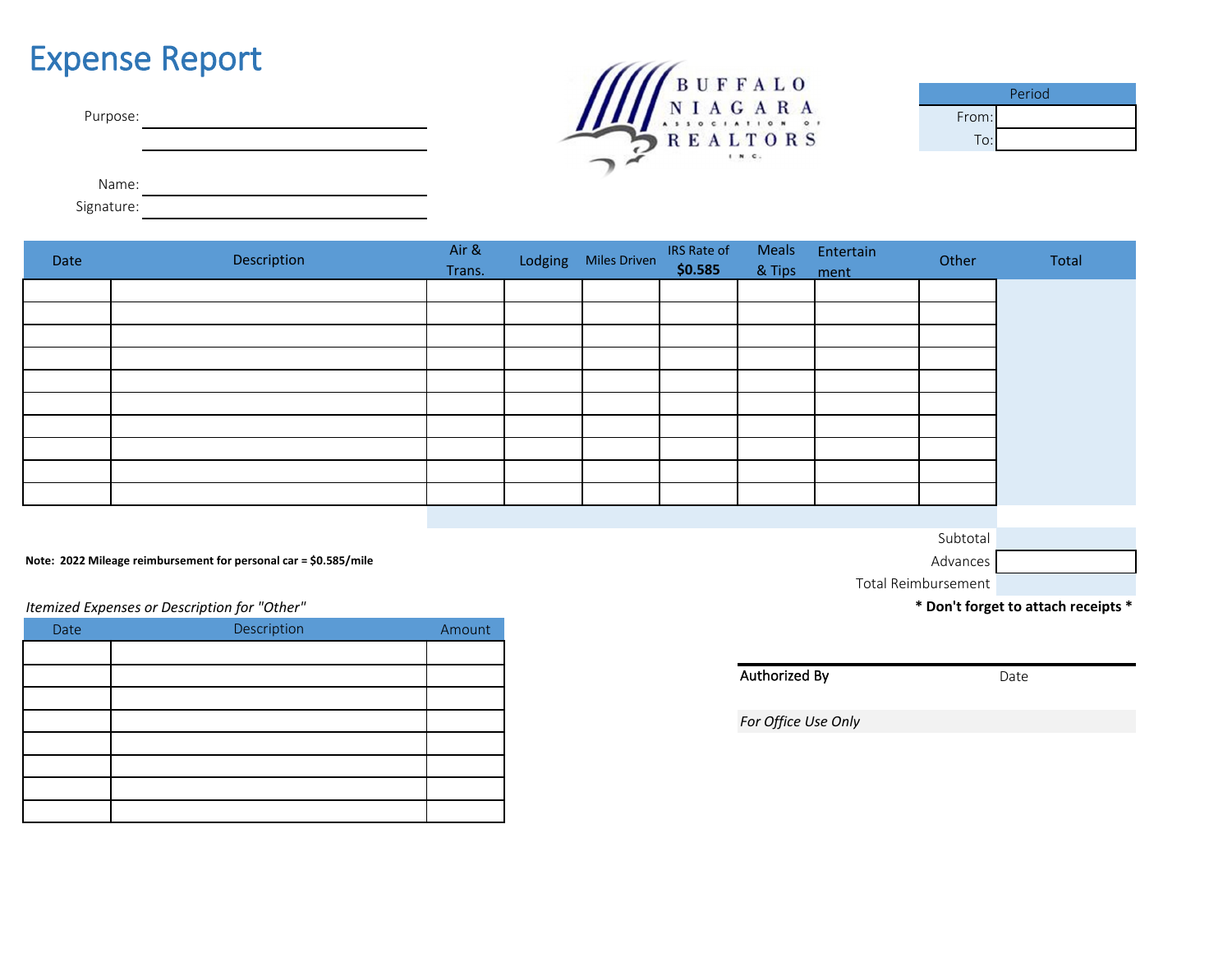## **BUSINESS EXPENSE REPORT**

| Name                                           |                                            | Date of Submission                                 |                    |              |                       |  |
|------------------------------------------------|--------------------------------------------|----------------------------------------------------|--------------------|--------------|-----------------------|--|
|                                                |                                            | must be submitted w/in 30 days of the meeting date |                    |              |                       |  |
| Date of Meeting                                |                                            | <b>Meeting Name</b>                                |                    |              |                       |  |
| Pertinent Facts Discussed:                     |                                            |                                                    |                    |              |                       |  |
|                                                |                                            |                                                    |                    |              |                       |  |
|                                                |                                            |                                                    |                    |              |                       |  |
|                                                |                                            |                                                    |                    |              |                       |  |
|                                                |                                            |                                                    |                    |              |                       |  |
| What did you learn from the meetings?          |                                            |                                                    |                    |              |                       |  |
|                                                |                                            |                                                    |                    |              |                       |  |
|                                                |                                            |                                                    |                    |              |                       |  |
|                                                |                                            |                                                    |                    |              |                       |  |
|                                                |                                            |                                                    |                    |              |                       |  |
| Was this meeting valuable?                     |                                            |                                                    |                    |              |                       |  |
|                                                |                                            |                                                    |                    |              |                       |  |
|                                                |                                            |                                                    |                    |              |                       |  |
|                                                |                                            |                                                    |                    |              |                       |  |
|                                                |                                            |                                                    |                    |              |                       |  |
| Was this meeting valuable?                     |                                            |                                                    |                    |              |                       |  |
|                                                |                                            |                                                    |                    |              |                       |  |
|                                                |                                            |                                                    |                    |              |                       |  |
|                                                |                                            |                                                    |                    |              |                       |  |
|                                                |                                            |                                                    |                    |              |                       |  |
|                                                |                                            |                                                    |                    |              |                       |  |
|                                                | Any Actions Approved or To Be Recommended: |                                                    |                    |              |                       |  |
|                                                |                                            |                                                    |                    |              |                       |  |
|                                                |                                            |                                                    |                    |              |                       |  |
|                                                |                                            |                                                    |                    |              |                       |  |
|                                                |                                            |                                                    |                    |              |                       |  |
| Impact on BNAR:                                |                                            |                                                    |                    |              |                       |  |
|                                                |                                            |                                                    |                    |              |                       |  |
|                                                |                                            |                                                    |                    |              |                       |  |
|                                                |                                            |                                                    |                    |              |                       |  |
|                                                |                                            |                                                    |                    |              |                       |  |
|                                                |                                            |                                                    |                    |              |                       |  |
| Identify Position in Organization: [ ] Officer |                                            | [ ] Local Director                                 | [ ] State Director | [ ] Delegate | [ ] National Director |  |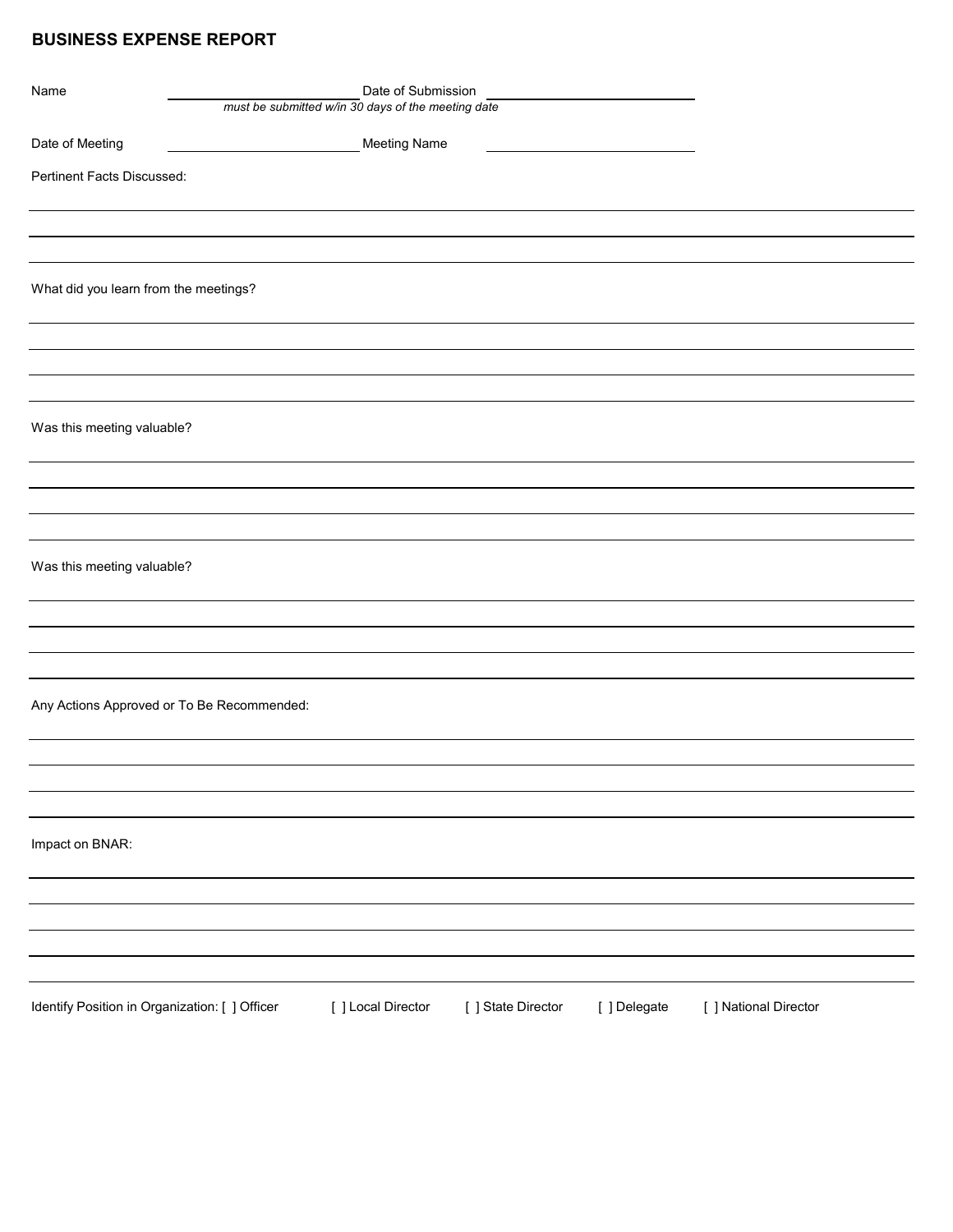| $\frac{1}{\sqrt{1-\frac{1}{2}}}\left\vert \frac{1}{\sqrt{1-\frac{1}{2}}}\right\vert$<br>$\frac{2}{\sqrt{2}}$<br>3<br>$\frac{1}{2}$<br>$9 \quad \overline{\qquad \qquad }$<br>10<br>$\frac{11}{2}$<br>12<br>13 |  |  |  |
|---------------------------------------------------------------------------------------------------------------------------------------------------------------------------------------------------------------|--|--|--|
|                                                                                                                                                                                                               |  |  |  |
|                                                                                                                                                                                                               |  |  |  |
|                                                                                                                                                                                                               |  |  |  |
|                                                                                                                                                                                                               |  |  |  |
|                                                                                                                                                                                                               |  |  |  |
|                                                                                                                                                                                                               |  |  |  |
|                                                                                                                                                                                                               |  |  |  |
|                                                                                                                                                                                                               |  |  |  |
|                                                                                                                                                                                                               |  |  |  |
|                                                                                                                                                                                                               |  |  |  |
|                                                                                                                                                                                                               |  |  |  |
|                                                                                                                                                                                                               |  |  |  |
|                                                                                                                                                                                                               |  |  |  |
|                                                                                                                                                                                                               |  |  |  |
|                                                                                                                                                                                                               |  |  |  |
|                                                                                                                                                                                                               |  |  |  |
|                                                                                                                                                                                                               |  |  |  |
|                                                                                                                                                                                                               |  |  |  |
|                                                                                                                                                                                                               |  |  |  |
|                                                                                                                                                                                                               |  |  |  |
|                                                                                                                                                                                                               |  |  |  |
|                                                                                                                                                                                                               |  |  |  |
|                                                                                                                                                                                                               |  |  |  |
|                                                                                                                                                                                                               |  |  |  |
|                                                                                                                                                                                                               |  |  |  |
|                                                                                                                                                                                                               |  |  |  |
|                                                                                                                                                                                                               |  |  |  |
|                                                                                                                                                                                                               |  |  |  |
|                                                                                                                                                                                                               |  |  |  |
|                                                                                                                                                                                                               |  |  |  |
|                                                                                                                                                                                                               |  |  |  |
|                                                                                                                                                                                                               |  |  |  |
|                                                                                                                                                                                                               |  |  |  |
|                                                                                                                                                                                                               |  |  |  |
|                                                                                                                                                                                                               |  |  |  |
|                                                                                                                                                                                                               |  |  |  |
|                                                                                                                                                                                                               |  |  |  |
|                                                                                                                                                                                                               |  |  |  |
|                                                                                                                                                                                                               |  |  |  |
|                                                                                                                                                                                                               |  |  |  |
|                                                                                                                                                                                                               |  |  |  |
|                                                                                                                                                                                                               |  |  |  |
|                                                                                                                                                                                                               |  |  |  |
|                                                                                                                                                                                                               |  |  |  |
|                                                                                                                                                                                                               |  |  |  |
|                                                                                                                                                                                                               |  |  |  |
|                                                                                                                                                                                                               |  |  |  |
|                                                                                                                                                                                                               |  |  |  |
|                                                                                                                                                                                                               |  |  |  |
|                                                                                                                                                                                                               |  |  |  |
|                                                                                                                                                                                                               |  |  |  |
|                                                                                                                                                                                                               |  |  |  |
|                                                                                                                                                                                                               |  |  |  |
|                                                                                                                                                                                                               |  |  |  |
| 14                                                                                                                                                                                                            |  |  |  |